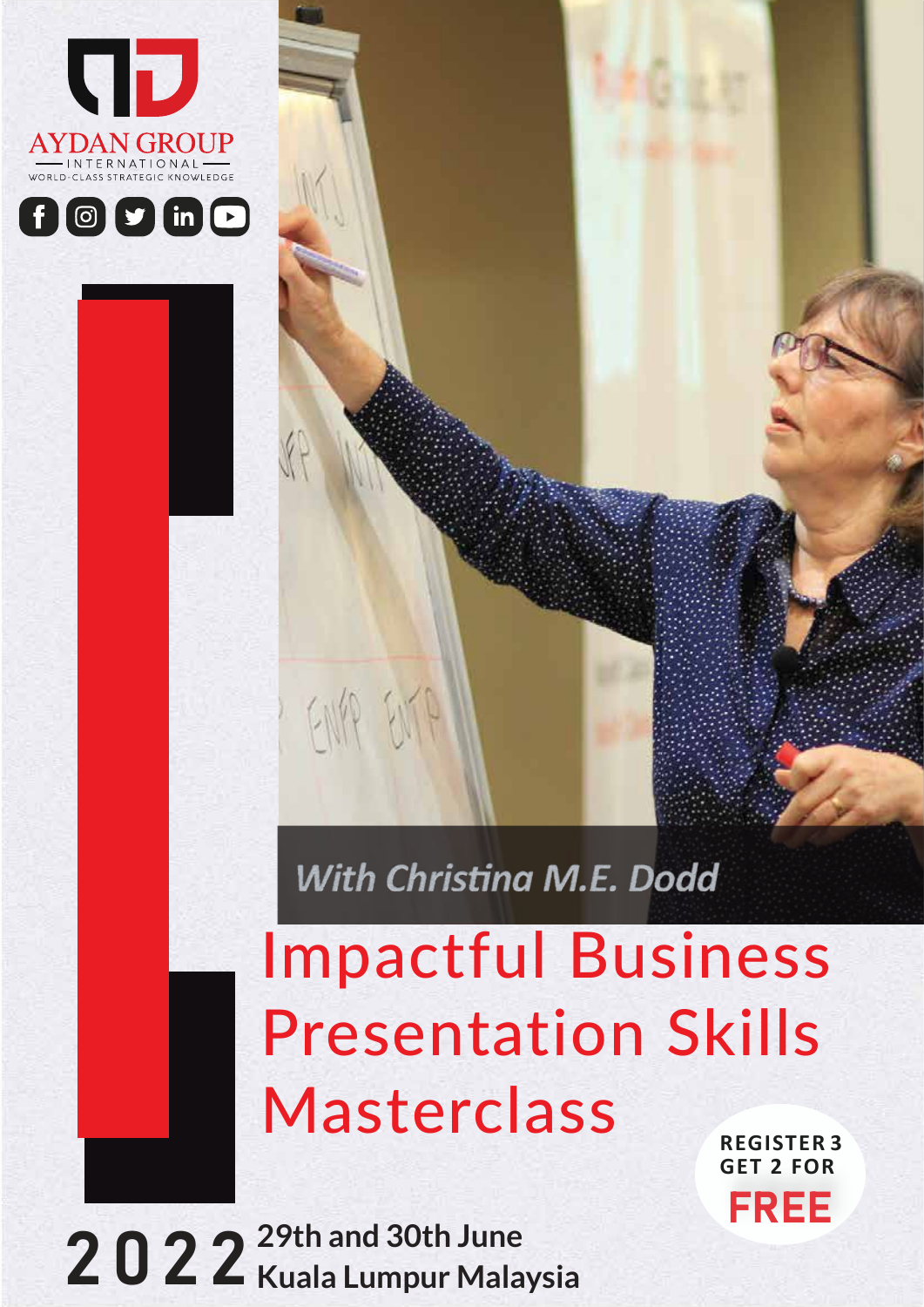# Programme Overview

To be a successful, professional presenter you need to be able to capture your audience and take them on the journey with you by using effective presentations, story-telling, interactive facilitation and of course engaging content. Good information, great ideas or the best of intentions only gets you half-way there.

Delivering a brilliant, memorable and interactive presentation requires a number of skills including effective planning, choosing the right delivery method(s), developing outstanding customized content, professional group facilitation, the efficient use of technology, effective communication skills and more.

This 2-day Presentation Skills Training Course provides you with this in-depth knowledge and skill building in the planning, preparation and delivery of truly engaging presentations. You'll learn how to use specific tools and techniques for presentation creation and delivery, which will enable you to conduct powerful presentations that engage your audience and your audience's interest at all times. As part of this professional development training event, you will have an opportunity to develop and present to your peers and receive feedback from the group.

# **Benefits**

- Learn to design effective & engaging presentations
- Select the most suitable delivery method based on the audience, the environment & the message being delivered
- Master powerful & effective verbal & non-verbal communication techniques
- Gain insight into effective techniques for calming nerves
- Learn to create fantastic flip charts to support the key messages
- Learn the effective use of colors
- Create compelling PowerPoint presentations
- Use videos and audio to enhance the experience
- Learn different tricks to add diversity & interest to engage the audience
- Learn to pump it up a notch to deliver higher energy presentations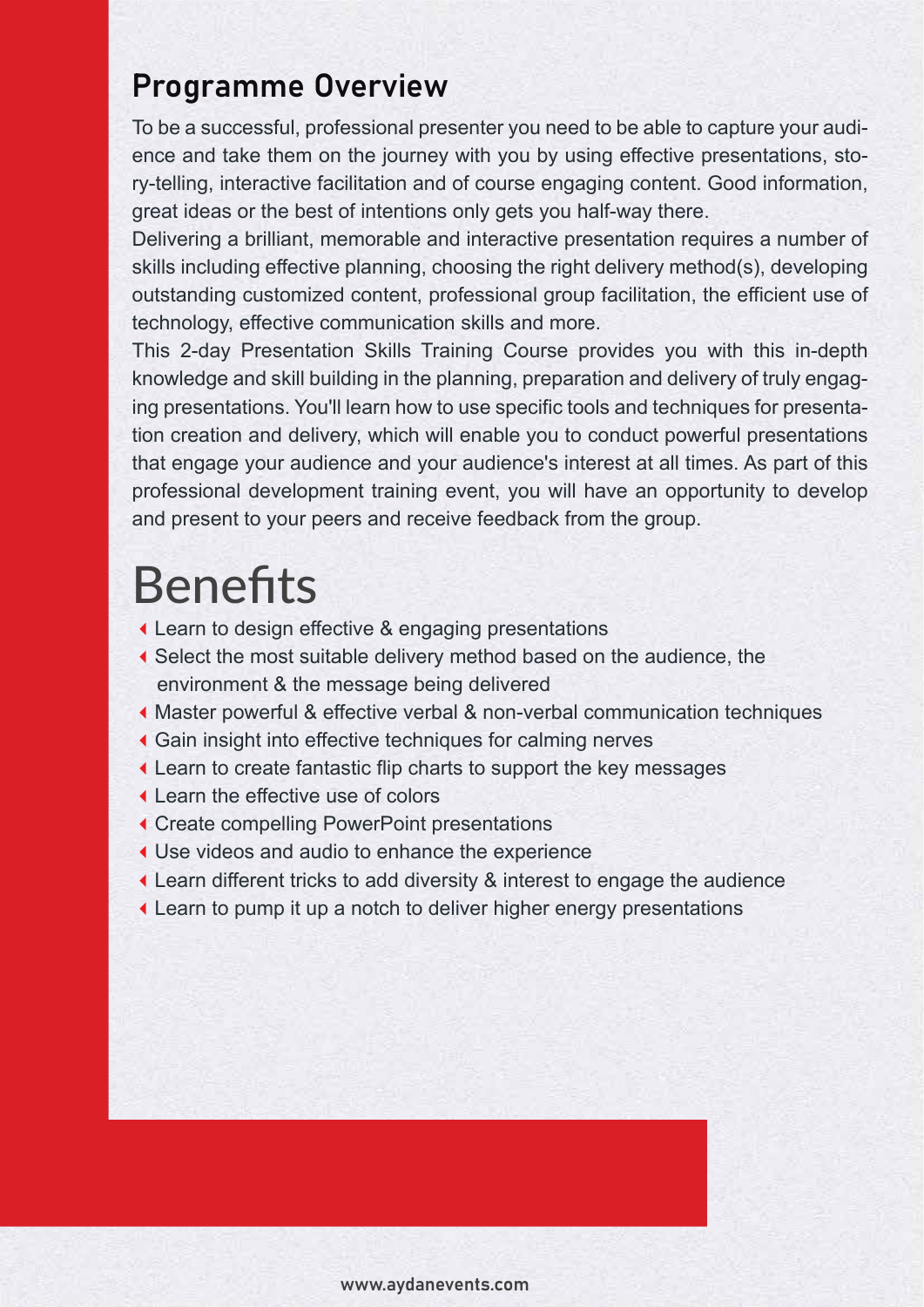# Programme Curriculum:

### Session 1: *Getting Started*

- Workshop Objectives
- Group Discussion
- ◆ Sharing Experiences

# Session 2:

### *Presentation Preparation*

- Conducting Audience Needs Analysis
- ◆ Initial Outline Layout
- Research, Write and Edit

# Session 3:

#### *Delivery Method Options*

- Types of Delivery Methods
- More Advanced Methods
- Basic Things to Keep in Mind

# Session 4:

#### *Communication Skills Verbal*

Communication Skills Verbal

- ◆ Active Listening Techniques
- Questioning Techniques
- Powerful Communicating Tips

# Session 5:

*Communication Skills - Non-Verbal Body Language Explained*

- Your External Body language
- Other's External Body Language

# Session 6:

*Overcoming Stage Fright*

- ◆ Pre-Event Planning
- Mental Preparation
- Physical Relaxation Techniques
- **K** Exuding Confidence to the Audience

# Session 7:

### *Create Effective Flip Charts and Whiteboards*

- Suggested Tools, Techniques
- Flip Chart Advantages
- Wall Mounted vs Electronic
- ◀ Effective Use of Writing
- Always Have a 'Plan B'

# Session 8: *Create Compelling PowerPoints*

- ◆ Suggested Tools
- PowerPoint Tips
- What NOT to do!
- Death by PPT
- Never Use as a Script
- Always Have a 'Plan B'

# Session 9:

### *Vibrant Videos and Amazing Audio Suggested Tools*

- Video and Audio Tips
- What Grabs an Audience!
- Always Have a 'Plan B'

# Session 10:

#### *Pumping it up a Notch Making Them Laugh*

- Engaging with Questions
- ◆ Promoting Audience Interaction
- Managing Questions and Comments

#### Session 11: *Wrapping Up*

- Words from the Wise
- Does and Don'ts
- Make it a Habit to Practice

#### www.aydanevents.com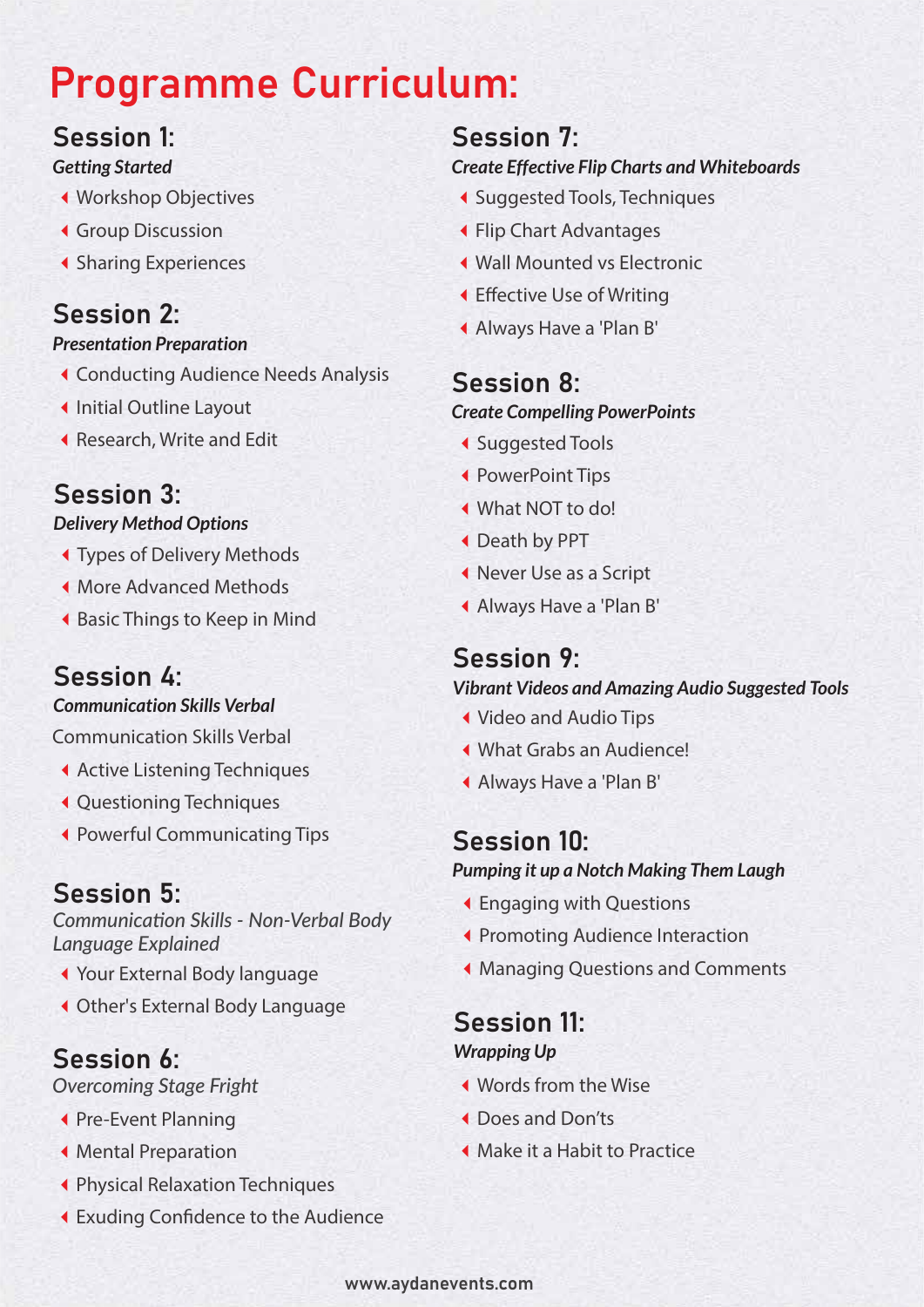# What Other's Say …

*"I used to be very nervous even presenting to my team, but with this course we practiced and practiced and with new and different techniques, so I now have a more consistent and natural approach to presenting giving me a real confidence boost. I really now enjoy presenting!"*

*Linh, New Products Supervisor, Viettel Telecom*

*"Finally I discovered what matters and now I have a very clear understanding of where my focus should be – and how to use Power Point for better impact."*

*Tran, Team Leader Sales, Lotte*

*"After this course I will throw out all my boring ways of presenting and take on new ways to engage my audience. The knowledge that Mrs Dodd shared on this point is the most important thing I got from the course. I learned that I can be a great presenter and explain details in a way that people will take note and remember. Very beneficial two days – loved it."* 

*Chau, Manager, MVV Design* 

*"This program showed me that I concentrate too much on words and bullet points so now I will be more creative and visual with the way I present – it will make my presentations more lively and exciting and exciting and people will be more eager to buy."* 

*Huy, Manager Resort Sales, Vinpearl Group*



www.aydanevents.com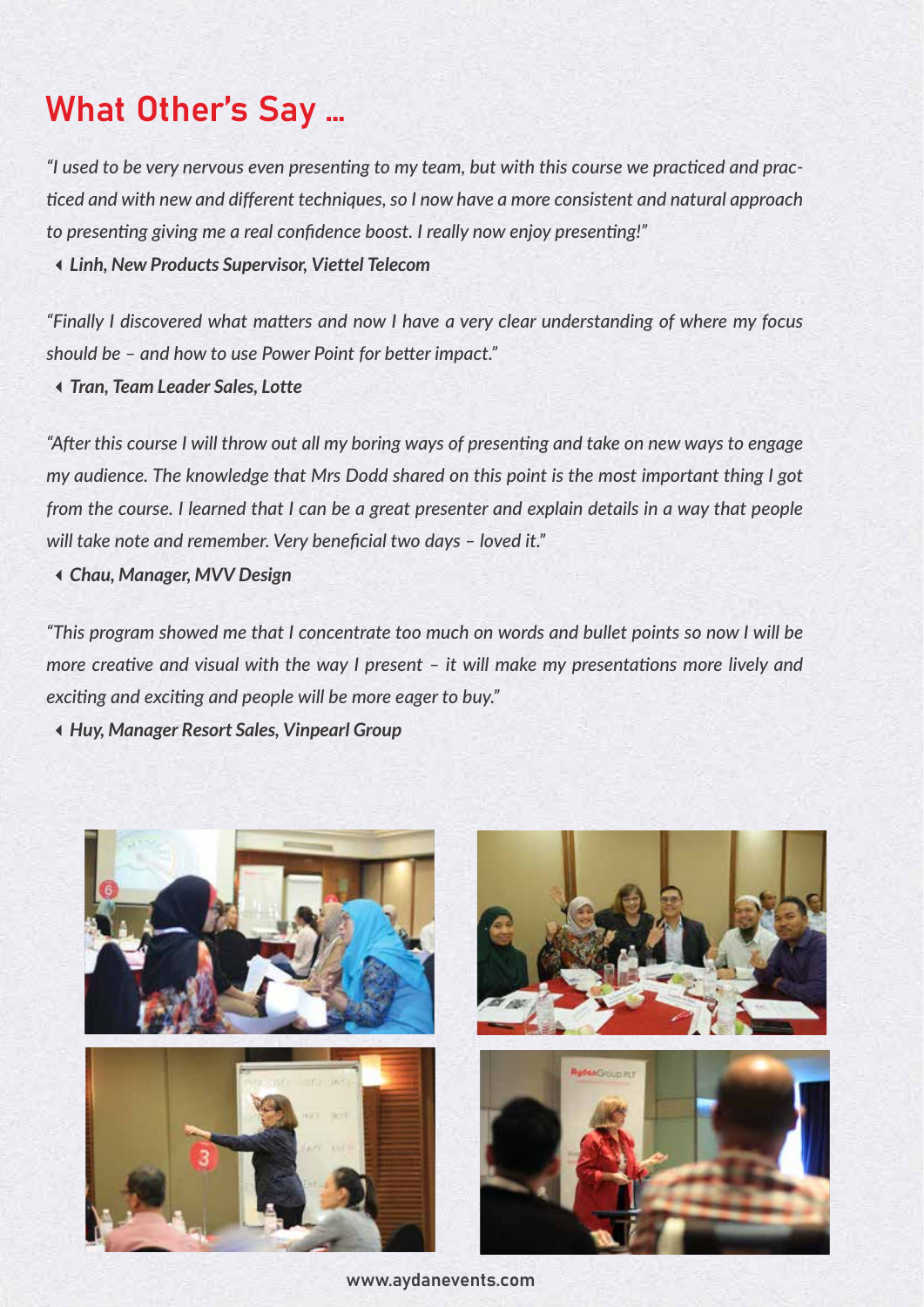# **Meet Your Trainer**

Christina is very much a people-person and thrives on assisting women, men, and youth, to pursue their dreams and to ultimately reach their goals. Her belief that every individual can achieve a full and meaningful life given the opportunity to learn, be coached and positively encouraged is her driving force and her motivation.

Her career spans over 40 years living in Australia, Thailand, Vietnam, and the South East Asian region working in the fields of government, advertising & marketing, international executive search, and multi-level marketing (the United States and SE Asia).

In the last 20 years, Christina has

focused in the areas of Personal and Professional Growth and Development, Corporate Training and Coaching, and Human Resources Consulting.

Christina M.E. Dodd

In the USA Christina worked with leading motivational speakers and trainers to facilitate motivational, business and product seminars working with individuals, budding entrepreneurs and new and existing business owners. This experience enriched her mind-set and repertoire of skills in the field of human achievement and potential and as a result, set the stage for an adventurous and fulfilling career based around the "power of the individual".

In recent years her interests have become intimately targeted towards leadership and emotional intelligence, and the empowerment of women, men, and youth. As a self-professed advocate for change, Christina is actively working through her newly founded initiative EMPOWER EVERY PERSON to enlighten, encourage, and empower others so that they may become successful entrepreneurs and valued contributors to business sectors and society, and that they may attain a more meaningful and sustainable life for themselves and their families in a world of unpredictable times and escalating challenges.

www.aydanevents.com